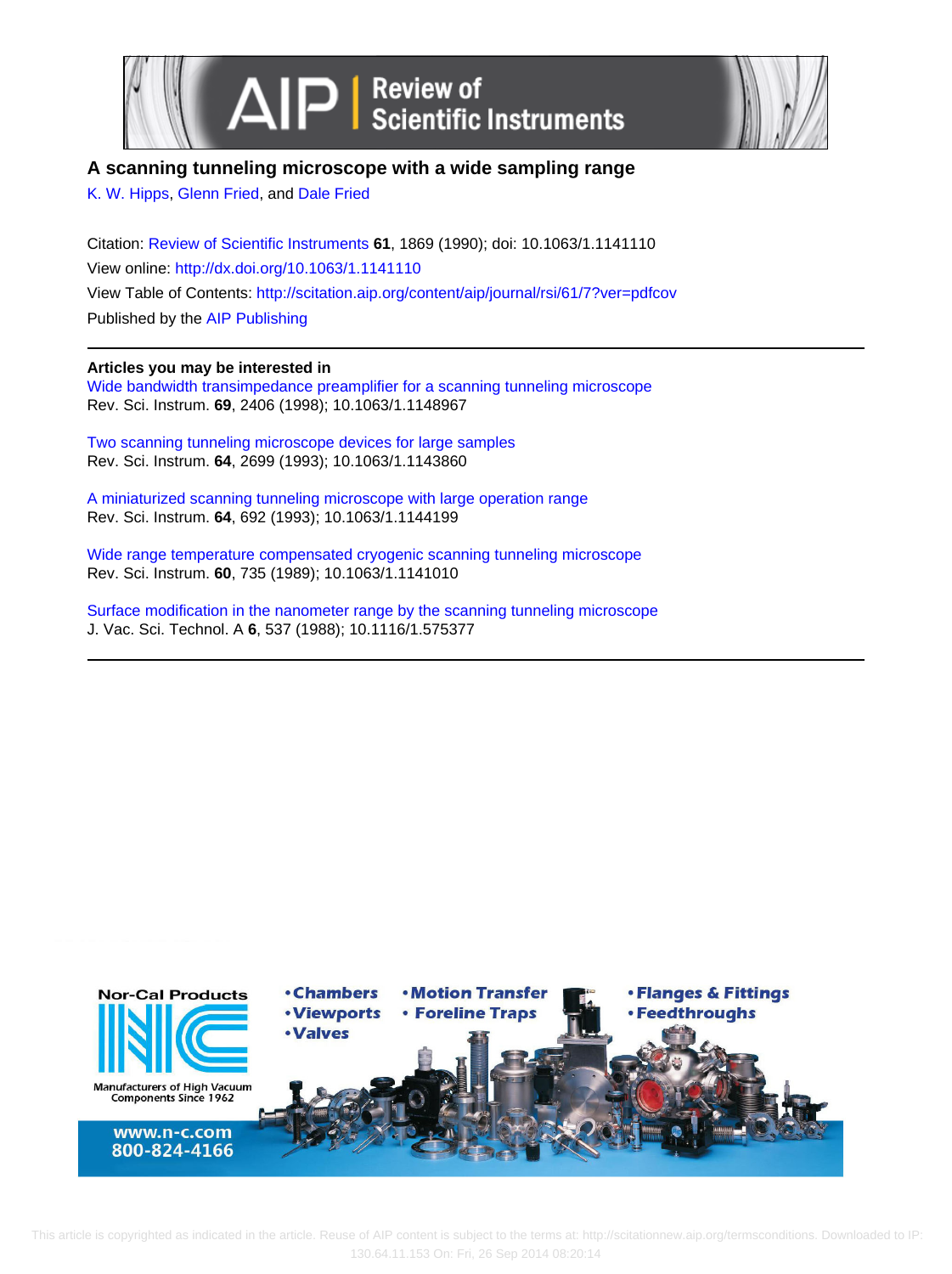# A scanning tunneling microscope with a wide sampling range

K. W. Hipps, Glenn Fried, and Dale Fried

*Chemical Physics Program, Washington State University, Pullman, Washington 99164-4630* 

(Received 20 February 1990; accepted for publication 17 March 1990)

Construction of a simple scanning tunneling microscope (STM) is described. This STM is suitable for atmospheric, controiled atmosphere, and high vacuum (but not UHV) work. This STM is especially well suited for determining surface topography on the 0.1 nm scale when images must be obtained over a wide sampling region (mm). Interchangeable piezo heads allow the STM to be used either for atomic resolution or for large ( $800 \times 800$  nm) area scans. Atomic resolution pictures of the graphite surface demonstrate that this design is suitable for use with structures smaller than 0.1 nm. An image of a thin film of Au, deposited on pyrex, is also presented.

## I. INTRODUCTION

The scanning tunneling microscope (STM) was first demonstrated in  $1982<sup>1</sup>$  and now serves as the focus for a rapidly growing group of surface sensitive techniques. The general design requirements and some recent STM implementations were recently reviewed.<sup>2</sup> Over the years, the trend has been to decrease the size and increase the rigidity of the microscope in order to minimize the amount of external vibration isolation required. Some very recent designs<sup>3-5</sup> have resulted in truly pocket-size microscopes requiring no special vibration isolation. In order to reduce the size of the STM, large x-y translational motions have been sacrificed. Thus, these very compact designs are poorly suited for applications requiring that images be taken at various sampling points distributed over a wide area,

Very recently, Stupian and Leung<sup>6</sup> described an STM that utilized a motorized micrometer to provide the coarse approach mechanism. This STM was small and rigid enough to require only minimal vibration isolation. Their implementation did not provide a means of wide *x* or *y* adjustment, and had the added disadvantage that the sample rotated in concert with the coarse advance motion. Their STM demonstrated that a motorized precision screw could be successfully coupled with a tube scanner to produce a useful STM.

In the present article, we describe the logical next generation device beyond the Stupian and Leung design. Our STM can produce good images of graphite on the atomic scale, and also of deposited films on a scale approaching micrometers. In comparison with Stupian and Leung's design,<sup>6</sup> ours is more compact, maintains a fixed orientation of the sample, and provides for several millimeters of travel parallel to the tip motion. Our primary use for this instrument is to study the morphology of deposited films as a function of deposition parameters. The uniformity of these films, over relatively large regions, is also an issue. Thus, we generally take pictures of the order of  $10^4$  nm<sup>2</sup> every several micrometers over a distance of a few millimeters.

## II. DESCRIPTION

## A. Mechanical design

Approach of the sample within tunneling distance of the tip is accomplished through the use of a commercial, miniature motorized translator.<sup>7</sup> This device is about the size of a deck of cards, has 0.5 in travel, and a step resolution of about 20 nm. It is basically a rectangular frame housing a dc motor stage driven on a precision lead screw, Applying 5 V de produces rapid movement (about 1 mm/s) while 12 ms pulses of 5 V amplitUde produce about 20 nm jogs. This stage also acts as the base for the STM. Ali mechanical parts are bolted to it. Figure 1 is a top view of the microscope.

To the outer part of the stage is bolted an L-shaped frame that houses the piezoelectric tube scanner, tip assembly, and most of the wiring, We actually have two of these frames. One is equipped with a  $0.5 \times 0.25 \times 0.02$  in, (wall) PZT-5A<sup>8</sup> tube used for fine work. The *z* displacement of this tube is calculated as 4.3 nm/V and the  $x-y$  displacement is determined to be 14.0 nm/V by calibration with graphite. The second frame is equipped with a  $0.75 \times 0.25 \times 0.02$  in.<sup>3</sup> (wall) PZT-5H<sup>8</sup> tube used for coarser work. The displacement per volt of this tube is a factor of 2.8 larger than the smaller tube. The outer electrodes were cut in the common four-quadrant fashion.<sup>2-6</sup> Each piezo was glued to a Macor block and the block was attached to the frame with screws. Electrical connection to the nickel coating on the piezoelectric tubes was made using Cerroceal No. 35 solder, a noncorrosive flux, and a soldering iron set at 330 °F. The quality of the solder joint is greatly improved by careful precleaning of the electrode surface with a pink rubber eraser. The Macor pieces were machined in such a way as to make the tip position relative to the motor stage independent of the piezo used. A grounded metal cylinder surrounds the piezo tube. Assembly details are shown schematically in Fig. 2.

The tip assembly comprises a Macor disk and a stainless-steel collar. The steel collar is drilled with a 0.225 through hole and is equipped with a 0-80 set screw. This collar is identified as B in Figs. 1 and 2, The tips used are 0.5 mm diameter, W or Pt/Rh wire. The tungsten tips are sharpened by electrochemical etching. The Pt/Rh tips are cut with dykes.

The sample holder assembly is mounted on the motor stage. This unit is designed to hold conventional SEM stubs. The stubs are held in place by a set screw. The vertical position of the front part of the sample assembly is controlled by a differential screw (E in Figs. 1 and 2). This screw is an 8- 36/8-32 combination that provides an effective pitch of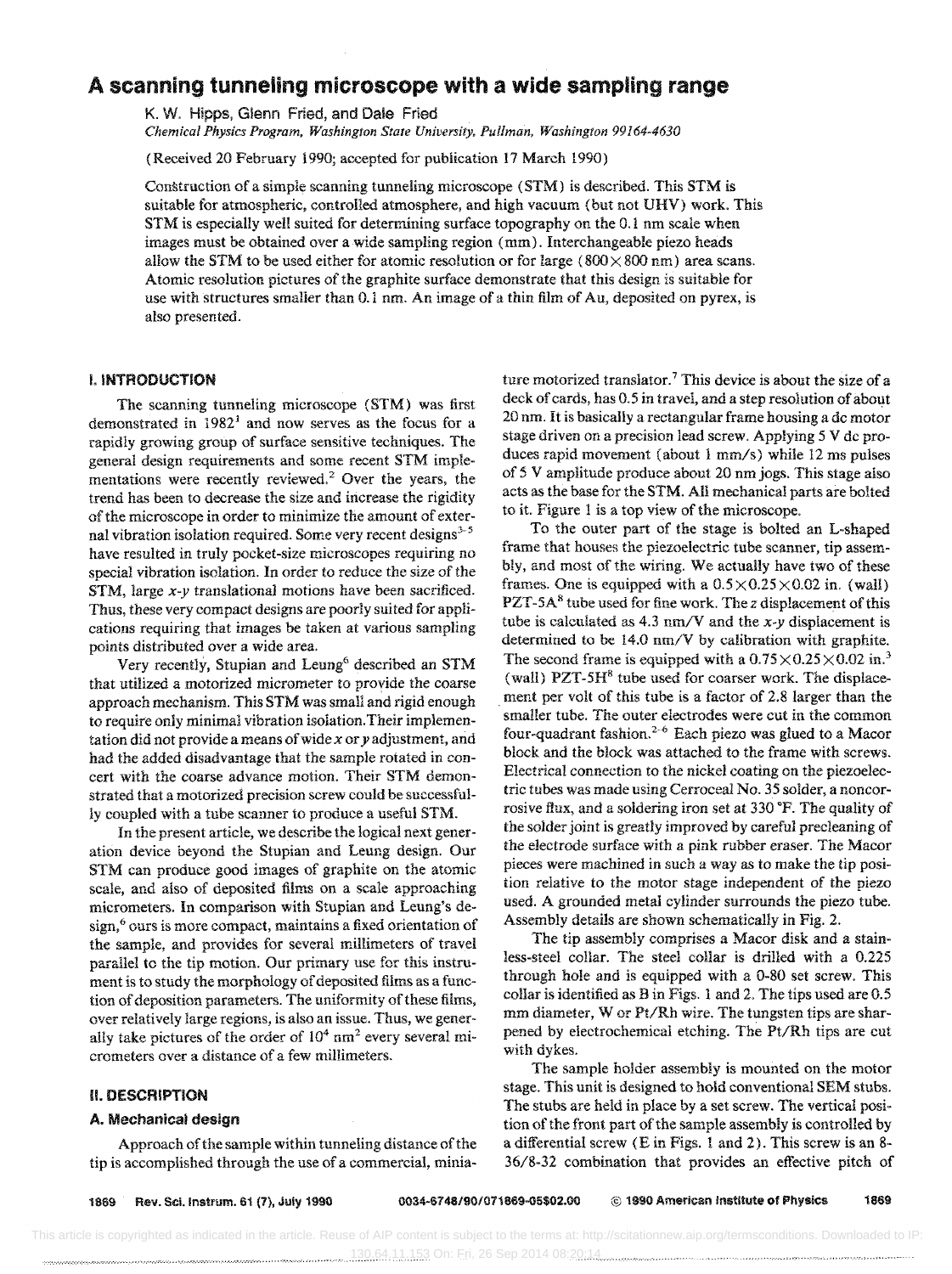

FIG. 1. Photograph of the STM. (A) identifies the motorized stage, (B) is the 0.5-mm-diam W tip and the tip holder, (C) is the L-shaped frame, (D) is the SEM stub sample mount, and (E) is the differential screw.

> I50/in. over a distance of about 3 *mm.* 

The microscope sits on a mild steel plate suspended from four viton bands about 4 in. long. The viton bands are attached at the inner top of a mild steel box that encloses the STM and preamplifier. This box is 1 in. thick and provides excellent isolation at acoustic frequencies.<sup>9</sup> It can also be



FIG. 2. Exploded view of basic features of STM construction. (A) is the motorized stage, (B) is the tip holder which is directly glued to the piezoelectric tube,  $(C)$  is the frame,  $(D)$  is an SEM stub used for sample mounting, and  $(E)$  is the differential screw of the Y-axis translation stage.

used to provide a controlled environment chamber for the STM. The STM and its enclosure are supported on a Newport laser table (4 ft  $\times$  8 ft  $\times$  8 in.) and three pneumatic legs providing both vertical and horizontal isolation.

#### B. Electrical design

Figure 3 provides a schematic of the electrical connections used. Unlike Stupian's design, we rely entirely on the D/A converters to provide *X*, *Y*, and  $Z_c$  (coarse set) piezo drive voltages. The lines marked  $X_c, Y_c$ , and  $Z_c$  are controlled by  $\pm 10 \text{ V} 12$ -bit D/A converters. The X and Y lines are controlled by  $\pm 2.5$  V 12-bit D/A converters. These all reside on a Metrabyte DDA-06 interface card. 10 The DDA-06 is also used to produce 5 V pulses of variable duration. These pulses pass through a current amplifier and then drive the dc motor of the motorized stage, thereby effecting the coarse tip approach.

The  $X$ ,  $Y$ , and  $Z$  voltages are fed into the four-quadrant piezo driver designed by Stupian and Leung (Fig 3 of Ref. 6). This driver provides  $20 \times Z_c + Z_f + X_c + X$ ,  $20\times Z_c + Z_f - X_c - X$ ,  $20\times Z_c + Z_f + Y_c + Y$ , and  $20 \times Z_c + Z_f - Y_c - Y$  voltage to each of the four quadrants. The inner electrode is maintained near ground potential to assist in shielding the tip wire.  $Z_f$  is the error voltage, or feedback voltage, required to maintain a fixed surface to tip distance.

The tunneling current is amplified by a homemade twostage amplifier based on the OPA 111 opamp. Our preampli-

1870 Rev. SC:i.lnstrum., Vol. 61, No.7, July 1990

#### Scanning tunneling microscope 1870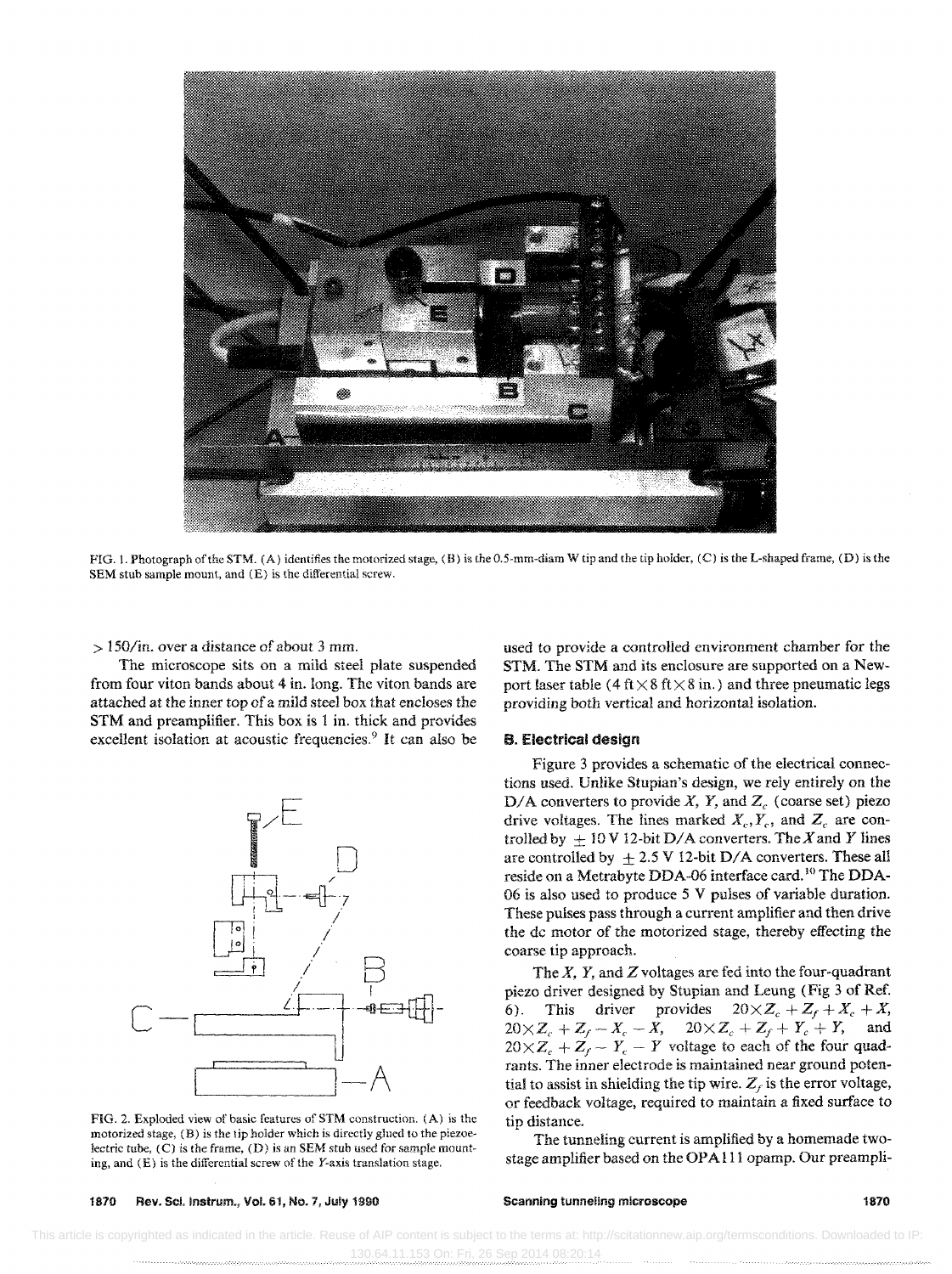

FIG. 3. Schematic of STM electrical system. The preamp and bias circuit arc housed within an acoustic vibration isolation box which also houses the STM.

fier has a gain of  $2 \times 10^8$  V/A and a bandwidth of 45 kHz. The preamplifier and bias voltage circuitry are contained in the steel acoustic shielding box which also provides useful electrical shielding. The bias and preamplifier arc powered by two 9 V batteries.

The tip current signal for the preamplifier serves as in-



FIG. 4. 2.1 by 2.1 nm perspective view of the surface of monochromator grade graphite. The specimen was biased at  $\sim 100$  mV and the tip current was maintained at 2.0 nA.

put to the feedback amplifier. Our feedback amplifier is a copy of one designed for Paul Hansma's group at UC Santa Barbara. It behaves as a logarithmic amplifier for small signals but becomes linear for large error signals. The buffered current signal is monitored by one *AID* channel of a Metrabyte DASH-16F high-speed interface board. The feedback voltage,  $Z_i$ , is also monitored by a second  $A/D$  channel of the DASH-16F.

#### C. Computer control

Data acquisition is controlled entirely by the computer through a mixed-language control program. All of the time, critical data taking and storage steps are written in assembly language. The main program is written in MICROSOFT QUICKBASIC and accesses the assembly routines through a QUICKLIBRARY. Thus, the convenience and power of basic programing need not cause a speed penalty. In order to stay within the 40 kHz bandwidth of our preamplifier, we typically introduce 40 to 200 NOP instructions per D/A step.

Data acquisition begins by first manually bringing the tip within about 0.02 mm of the sample. This is accomplished through the use of a manual pulse control on the motor stage control. The operator monitors the tip-sample distance using a small, 50-power pocket microscope (Edmunds). Once the sample and tip are close, programmed coarse approach is initiated. The voltage  $Z_c$  is ramped from  $0$  to  $-160$  V in steps of 0.08 V. After each step, the tunneling current (i) line of the *AID* converter is tested. If an operator-selected current level is present, all motion stops. If the set point is not reached,  $Z_c$  is again decreased. If  $Z_c$ reaches  $-160 \text{ V}$ ,  $Z_c$  is set to zero, a single 12 ms 5 V pulse is sent to the motor stage,and the sequence is reinitiated. This procedure gives a reliable and "crash free" approach of the sample to the tip. The operator may then select to increment or decrement  $Z_c$ , in order to set the quiescent point of  $Z_f$  near OV.

In order to obtain a single STM scan, the operator selects a scan width, delay time, and data type desired. The latter choice selects whether  $Z_f$  (height at fixed current) or i (for fixed height scans) is to be stored as a function of x and y position. The *AID* can be read from one to eight times for each point in order to reduce the reading error. Loop gain, low-pass and high-pass filters, and current set point are manually selected by potentiometers located on the feedback amplifier. Data are acquired in both directions, but saved as separately named files. Typical scan times range from 10 s to 6 min.

After the picture is stored, it is displayed as a seven-level color "bird's eye" view plot. This type of picture can be drawn very rapidly on our EGA display and provides a satisfactory indication of the quality of the picture. At this point, the operator may elect to save the data as is or to remove a least-squares plane prior to saving. The latter feature is especially useful for removing thermal drift from slow wide area scans.

Separate viewing and plotting programs have also been written. Data can be presented in x vs  $y + z$  format, in colored overhead view format, or as three-dimensional projec-

1871 Rev. Sci. instrum., Vol. 61, No. 7, July 1990

Scanning tunneling microscope **1871**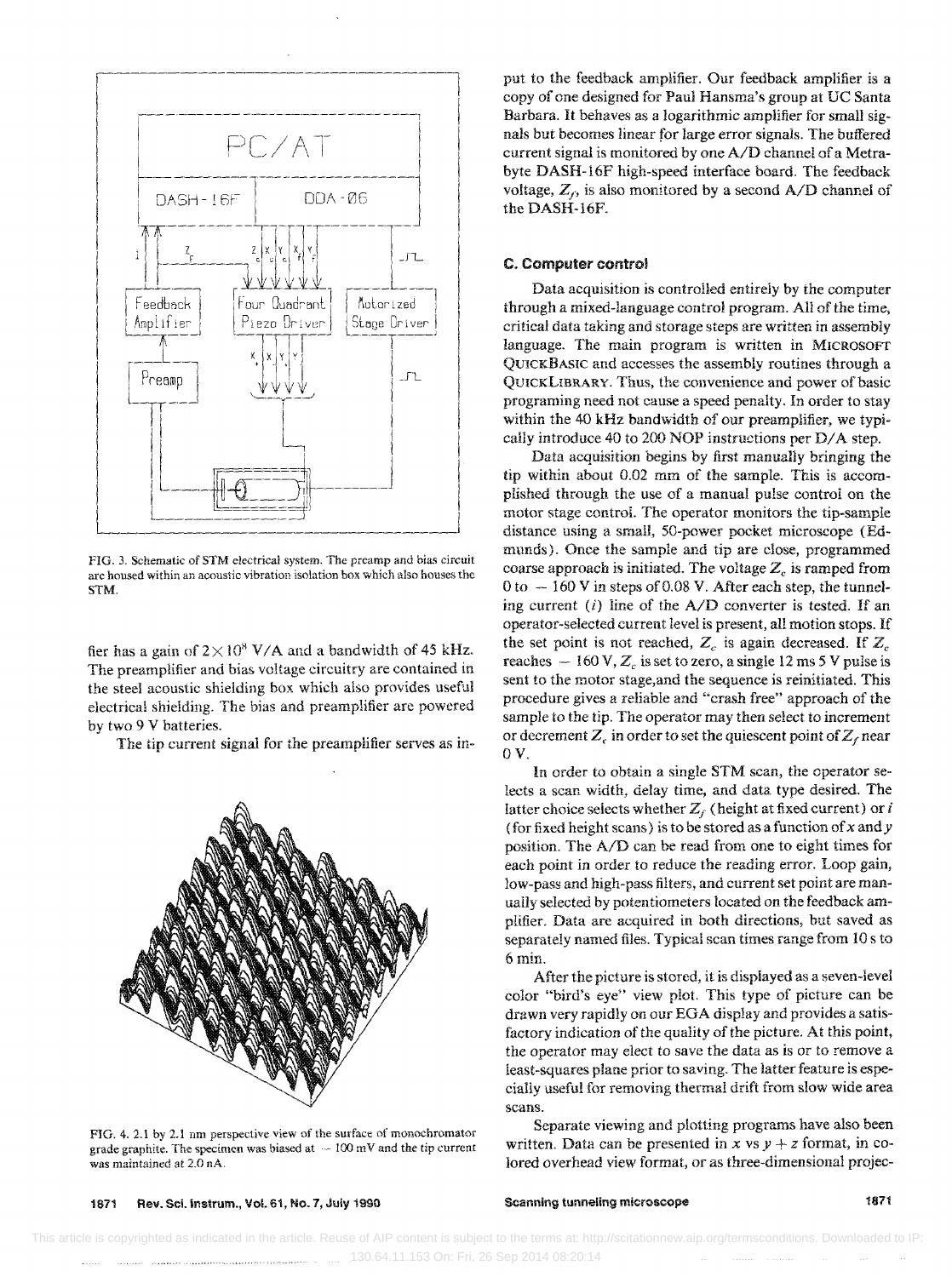

FIG. 5. 1.0 by 1.0 nm net drawing of the STM picture obtained from ordered graphite. The height variation is 0.4 nm and the sample was biased at negative  $100$  mV. The current was held fixed at 1.0 nA.

tions with hidden line removal. A simple data smoothing routine may also be employed.

## III. RESULTS

Figure 4 shows a perspective view (30<sup>°</sup> rotation and 80<sup>°</sup> tilt) of a 2.1 $\times$ 2.1 nm<sup>2</sup> segment of the surface of monochromator grade graphite<sup> $11$ </sup> obtained with our microscope using the short PZT-SA scanner. This is a true, constant current picture (2.0 nA) requiring a total of 1 min to acquire. The amplitude of the features observed is 0.9 nm. The data have not been smoothed or filtered in any way. The W tip was biased at  $+100$  mV relative to the graphite. The periodic features have a 0.246 nm spacing and do not correspond to



FIG. 6. 68.0 by 68.0 by 5.0 nm high picture of the surface of a 10.0 nm resistively deposited gold film supported on a microscope cover slip. The figure has been rotated 30· and tilted up by 80".

individual atoms. 12-14 This spacing was used to calibrate the x- and y-axis sensitivity of the two piezoelectric tube scanners used.

Figure 5 is a net plot of the surface of graphite obtained from an inexpensive piece of ordered graphite. To the eye, this sample appeared to have an irregular surface. Small regions, however, showed good ordering. The data were smoothed once using the gradient method provided in the PLOT88 package.<sup>15</sup>

Figure 6 is a perspective-view  $(30^{\circ}$  rotation and  $80^{\circ}$  tilt) picture obtained from a microscope cover slip that was coated with 10.0 nm of Au. The Au was deposited from an alumina-coated filament at a rate of 0.1 nm/s. The substrate was maintained at room temperature during the deposition. Figure 6 shows a  $68.0 \times 68.0$  nm<sup>2</sup> segment of the surface. The maximum height excursion in the picture, lowest valley to highest peak, is 5.0 nm. The "rolling hills" observed are characteristic of thin films of Au deposited on fiat substrates at room temperature.<sup>3,5,16,17</sup> The tip was biased at 100 mV and the current was held constant at 0.5 nA.

The figures were drawn with the use of a commercial plotting subroutine package, PLOT88.<sup>15</sup> Our main FORTRAN plotting routine reads data files, requests orientation information, calls the PLOTT88 package, and then produces plots on either a Hewlett Packard Color Pro plotter or on an EGA display.

The least desirable attribute of this STM is the poor thermal stability. After a sample change. a period of 30 to 90 min is often required to reduce thermal drift to acceptable levels. Replacing the motor stage frame with a steel frame should improve the thermal stability of this STM. Even greater improvement would result from the use of a short invar insert (equal in length to the piezoelectric tube) in the motor stage side walls and in the frame.<sup>18</sup>

## **ACKNOWLEDGMENTS**

Partial support was provided by the Chemical Physics Program at WSU and by the National Science Foundation in the form of Grant CHE-8805612. We also thank Professor Ursula Mazur and Professor Paul Hansma for their assistance.

- <sup>1</sup>G. Binnig, H. Rohrer, Ch. Gerber, and E. Weibel, Appl. Phys. Lett. 40, 178 (1982).
- $2Y$ . Kuk and P. J. Silverman, Rev. Sci. Instrum. 60, 165 (1989).
- 'F. Besenbacher, E. Laegsgaard, K. Mortensen, U. Nielsen, and I. Stensgaard, Rev. Sci. lnstrum. 59,1035 (1988).
- <sup>4</sup> J. W. Lydig, S. Skala, J. S. Hubacek, R. Brockenbrough, and G. Gammie, Rev. Sci. Instrum. 59, 1897 (1988).
- 5 J. Sehneir, R. Sonnenfeld, O. Marti, P. K. Hansma, J. E. Demuth, and R. J. Hamers, J. App!. Phys. 63, 717 (1988).
- <sup>6</sup>G. W. Stupian and M. S. Leung, Rev. Sci. Instrum. 60, 181 (1989).
- 7 Oriel model 16727. Oriel Corporation, 250 Long Beach Blvd., P. O. Box 872, Stratford, CT 06497.
- <sup>8</sup> Stavely-E. B. L. Division, Crystal Products, 91 Prestige Park Cir., East Hartford, CT 06108.
- <sup>9</sup>M. Rettinger, *Acoustics* (Chemical, New York, 1968).
- 10 Metrabyte. 440 Myles Standish Blvd., Taunton MA 02780.
- <sup>11</sup> Union Carbide Corp., grade ZYA. P. O. Box 94637, Cleveland OH 44101.
- <sup>12</sup> R. V. Coleman, B. Drake, P. K. Hansma, and G. Slough, Phys. Rev. Lett. S5, 394 ( 1985).
- <sup>13</sup> A. Bryant, D. P. Smith, and C. F. Quate, Appl. Phys. Let. 48, 832 ( 1986).

1872 Rev. Sci.lnstrum., Vol. 61, No.7, July 1990

#### Scanning tunneling microscope 1872